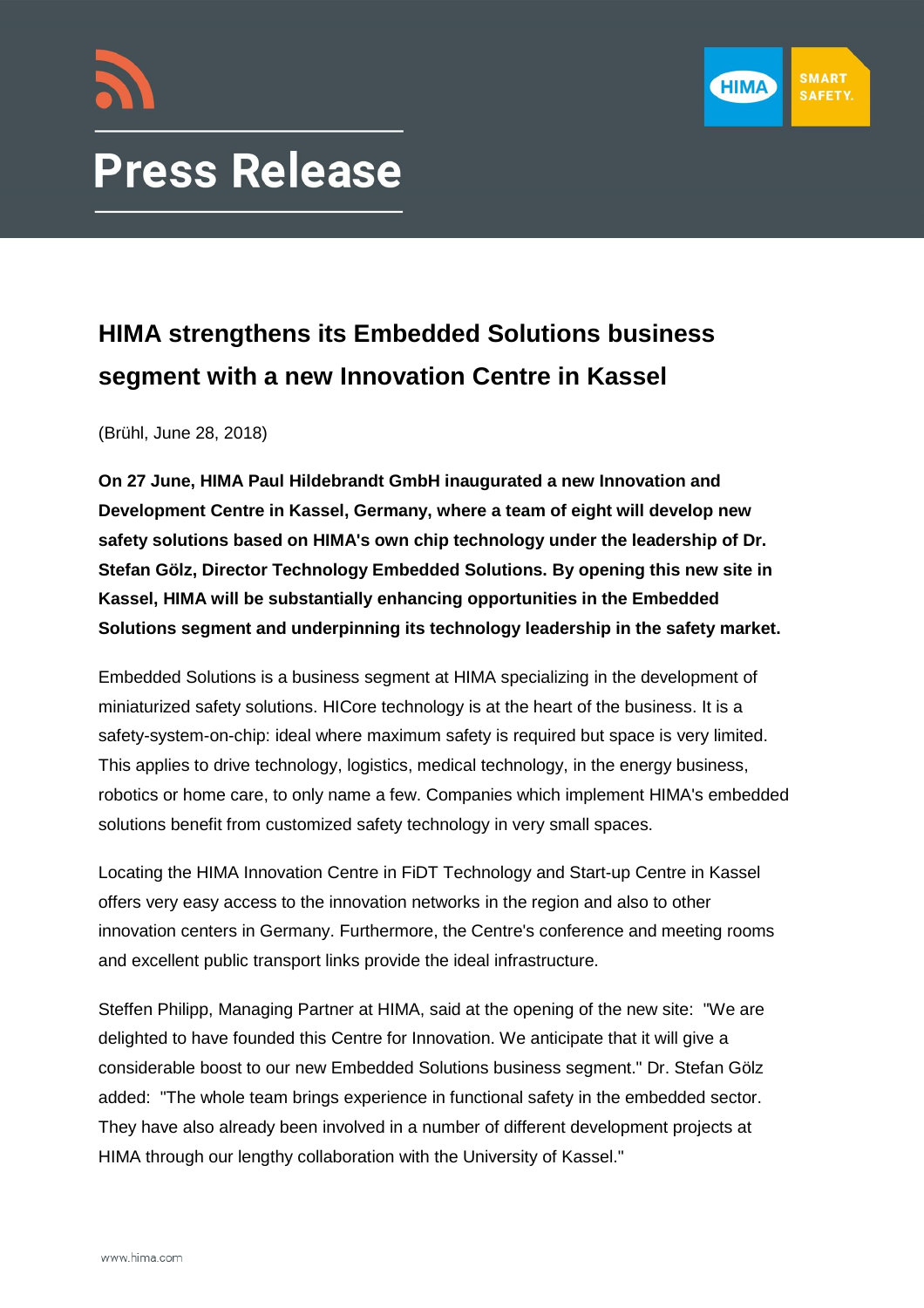

The new HIMA Innovation Centre in the Technology and Start-up Centre (FiDT) in Kassel is the perfect environment in which to develop the Embedded Solutions business unit.



Dr. Stefan Gölz, Director Technology Embedded Solutions at HIMA, welcomed the participants to the opening of the new location in Kassel.

## *Images © HIMA Paul Hildebrandt GmbH*



110 Years Transforming Safety

2018 is a special anniversary year for HIMA. For many decades, the safety specialist – founded in 1908 – has played a major role in shaping safety standards and has driven innovations to develop the market for industrial safety. Drawing on 110 years of experience, HIMA develops solutions for the digital industrial age and is ready for the challenges of the future.